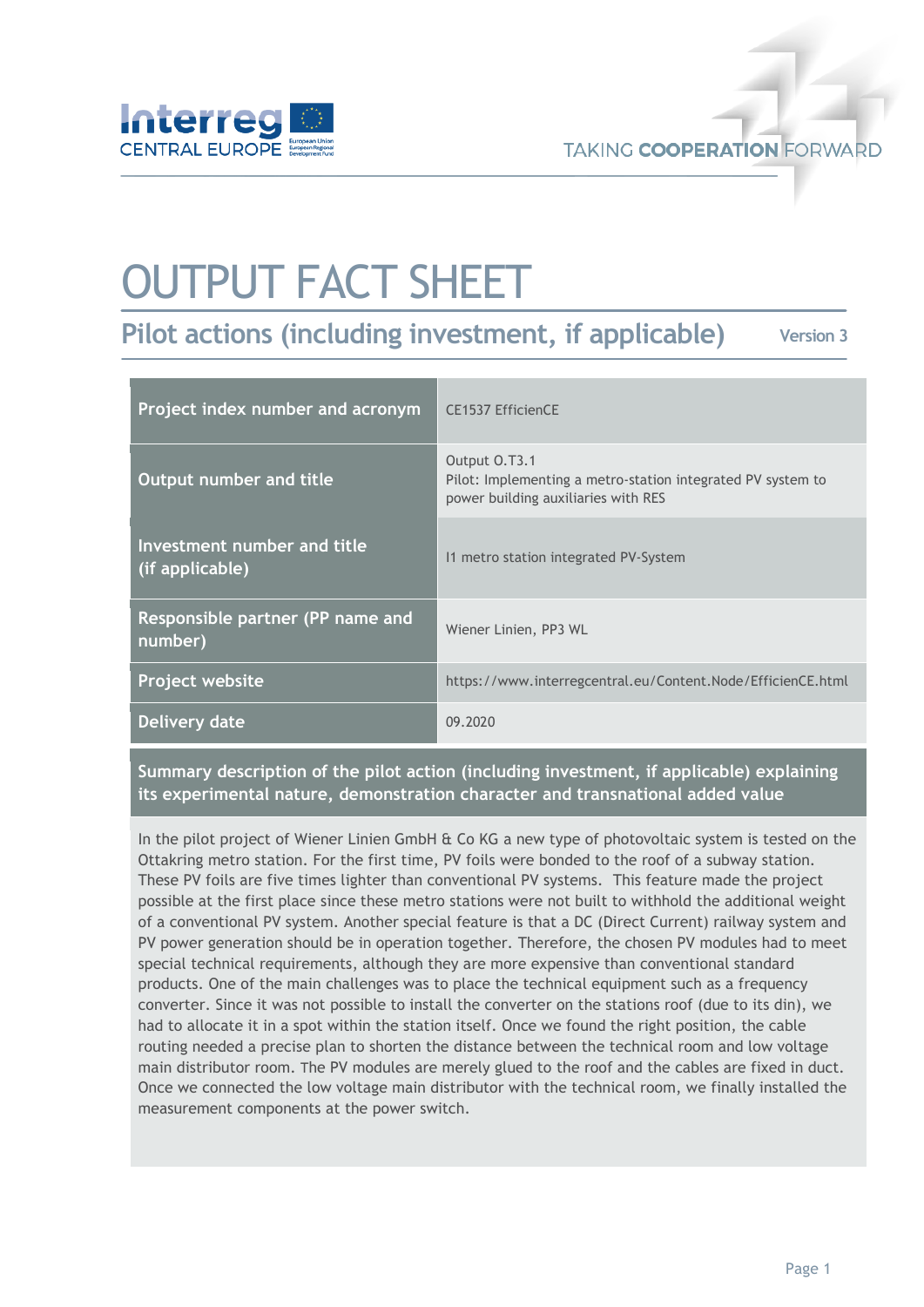

#### **NUTS region(s) concerned by the pilot action (relevant NUTS level)**

*AT,* DE, HU, PL, SI, CZ, IT

#### **Investment costs (EUR), if applicable**

The investment was financed by the EfficienCE project with a total amount of € 114.846,82 for PVpanels, power inverter, solar cables and the supporting system. The full amount is situated in BL5 (Equipment).

## **Expected impact and benefits of the pilot action for the concerned territory and target groups and leverage of additional funds (if applicable)**

The photovoltaic plant has a size of 360 sqm, a nominal power of 60,3 kWp and an annual output of approximately 60,000 kWh. This energy generation leads to an energy share of the whole metro station (also including a parking hall for metro trains) of 6% of yearly energy consumption. In single month this energy share even reaches up to 13 %. On a daily base, on a sunny summerdy 50 % of the stations power demand is covered by the PV-system. To sum up, the PV-system saves more than 21 tons of  $CO<sub>2</sub>$  and more than 6000 Euro every year. The investment is ecologically and also economically beneficial for the company, for the environment and for our passengers.

### **Sustainability of the pilot action results and transferability to other territories and stakeholders**

Regarding the feasibility, our pilot project covers all obstacles (e.g. weight, electrical earthing) other potential locations of mobility providers equally struggle with. Therefore, we do not see any technical, but sure some economical barriers. Regarding the output O.T3.1, the PV system started operating in January 2020 and the energy monitoring started on February 20th 2020, so the data for 2020 are not completely available. The measurements are carried out in common steps of 15 minutes. As measuring equipment, the Siemens PAC 3200 is used, and the obtained data automatically transferred to our energy control system.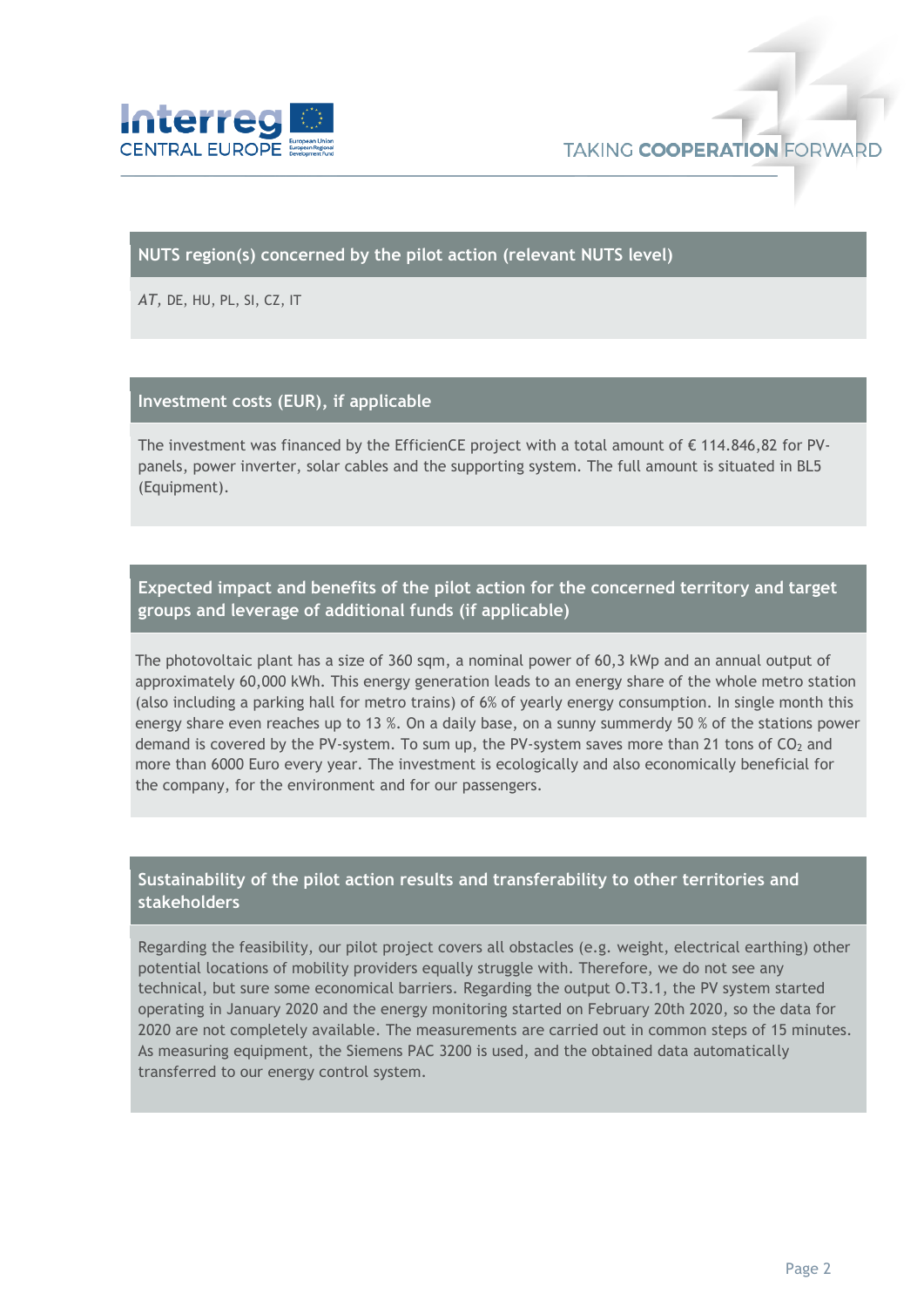

On the graph attached you can see the estimated PV output (forecast) compared to the monitored data of 2020 and 2021.



Due to the excellent experience at this metro station, Wiener Linien is currently checking other metro-stations for the possibility of installing a PV system. The goal is to install a PV system on as many stations as possible, to use as much green energy as possible for powering the auxiliary of the station. But with a view to the financial aspect, Wiener Linien will use conventional PV-Systems where it is possible.

**References to relevant deliverables (e.g. pilot action report, studies), investment factsheet and web-links If applicable, additional documentation, pictures or images to be provided as annex**

*Deliverable D.T3.1.1 Report on pilot action 1 preparation phase Deliverable D.T3.1.2 Report on pilot action 1 implementation phase Deliverable D.T3.1.3 Energy Audit Metro Station Deliverable D.T3.1.4 Evaluation report on pilot action 1*